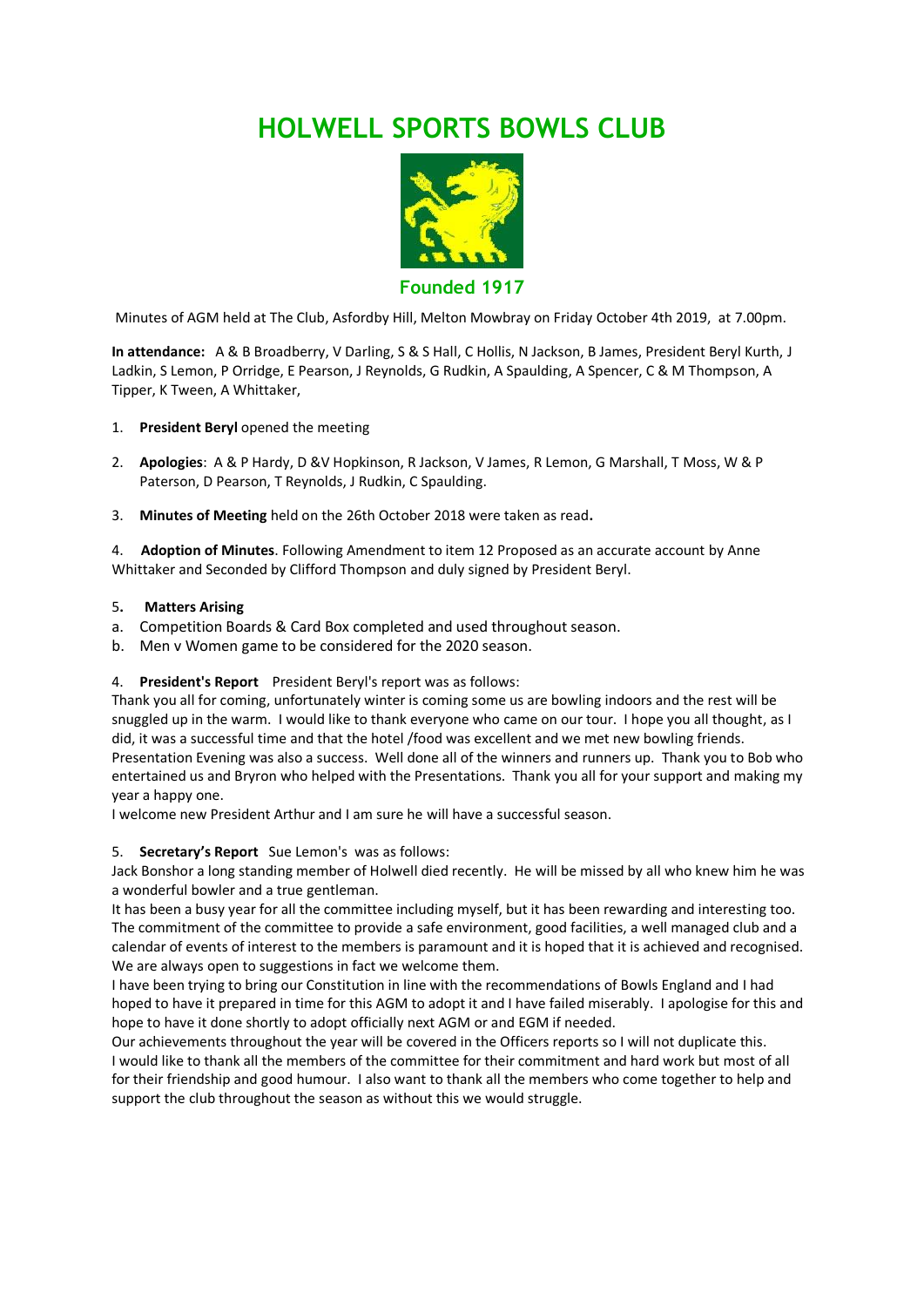# 8. **Treasurers Report**:

Simon Hall was as follows: Balance Sheet attached.

I reported the Club account balance at 2018's AGM as £6395.53. There were a number of spends at the end of the year including £750 on contractors to put the green to bed, £150 on trophy engraving, £150 on mower repairs and fertiliser and some affiliation/competition fees.

Therefore, the final yearend balance for 2018 was £5220.32.

The Club account balance as of 4<sup>th</sup> October 2019 is £6867.65.

The yearend figure will be lower as there will be some further bills to pay but I expect us to finish above £6000. Income and expenditure for this period is summarised in the attached table. Transactions have been grouped into categories for ease of presentation but detail is available for anyone interested or with a specific query. OBSERVATIONS 2019 VS 2018

- Total income from match teas, social events and raffles was down £711 (£2302 vs £3073). There were a significant number of fixture cancellations and only one touring club visit.
- Match day and Social event food, raffles and the bar are still 51% of our income.
- There were increases in other sources of income including club subscriptions (up 9%), bar takings (22% and will be higher at year end) and Monday U3A chummies (52%).
- Expenditure on the green and clubhouse maintenance was essentially level. In 2108 we spent £750 on contract labour that we did not spend this year. However, a new sprayer was purchased this year at a cost of £623.
- We took over responsibility for insuring our buildings from the Stute this year. This has and will result in an additional yearly cost of around £400.
- We were cross charged by the Stute for water drainage charges for the first time this year resulting in an on cost of £142.

## **HOLWELL SPORTS BOWLS CLUB ACCOUNT BALANCE SHEET 4 OCTOBER 2019**

| STARTING BALANCE (1/1/2019)    | £5,220.32 |     |
|--------------------------------|-----------|-----|
| <b>INCOME</b>                  |           |     |
| <b>CLUB SUBSCRIPTIONS</b>      | £2,480.00 | 38% |
| <b>RAFFLE</b>                  | £1,028.50 | 16% |
| <b>BAR</b>                     | £975.30   | 15% |
| <b>MATCH DAY INCOME (Teas)</b> | £816.81   | 12% |
| SOCIAL EVENTS (note 1)         | £517.56   | 8%  |
| MISC INCOME (note 2)           | £465.70   | 8%  |
| <b>U3A CHUMMIES</b>            | £253.55   | 4%  |
| <b>INCOME TOTAL</b>            | £6,537.42 |     |
|                                |           |     |

# **EXPENDITURE**

| <b>GREEN/CLUBHOUSE MAINTENANCE</b>        | $-E2,266.92$ |              |     |
|-------------------------------------------|--------------|--------------|-----|
| WATER (Note 3)                            | $-E597.03$   | $-E2.863.95$ | 59% |
| <b>INSURANCE</b>                          |              | $-£703.91$   | 14% |
| CAPITATION/AFFILIATION & COMPETITION FEES |              | $-£633.50$   | 13% |
| CAR SHARING DRIVERS REIMBURSMENT          |              | $-£302.00$   | 6%  |
| <b>ELECTRICITY</b>                        |              | $-E226.73$   | 5%  |
| ADMIN, PRINTING, DONATIONS, COARSES       |              | $-£160.00$   | 3%  |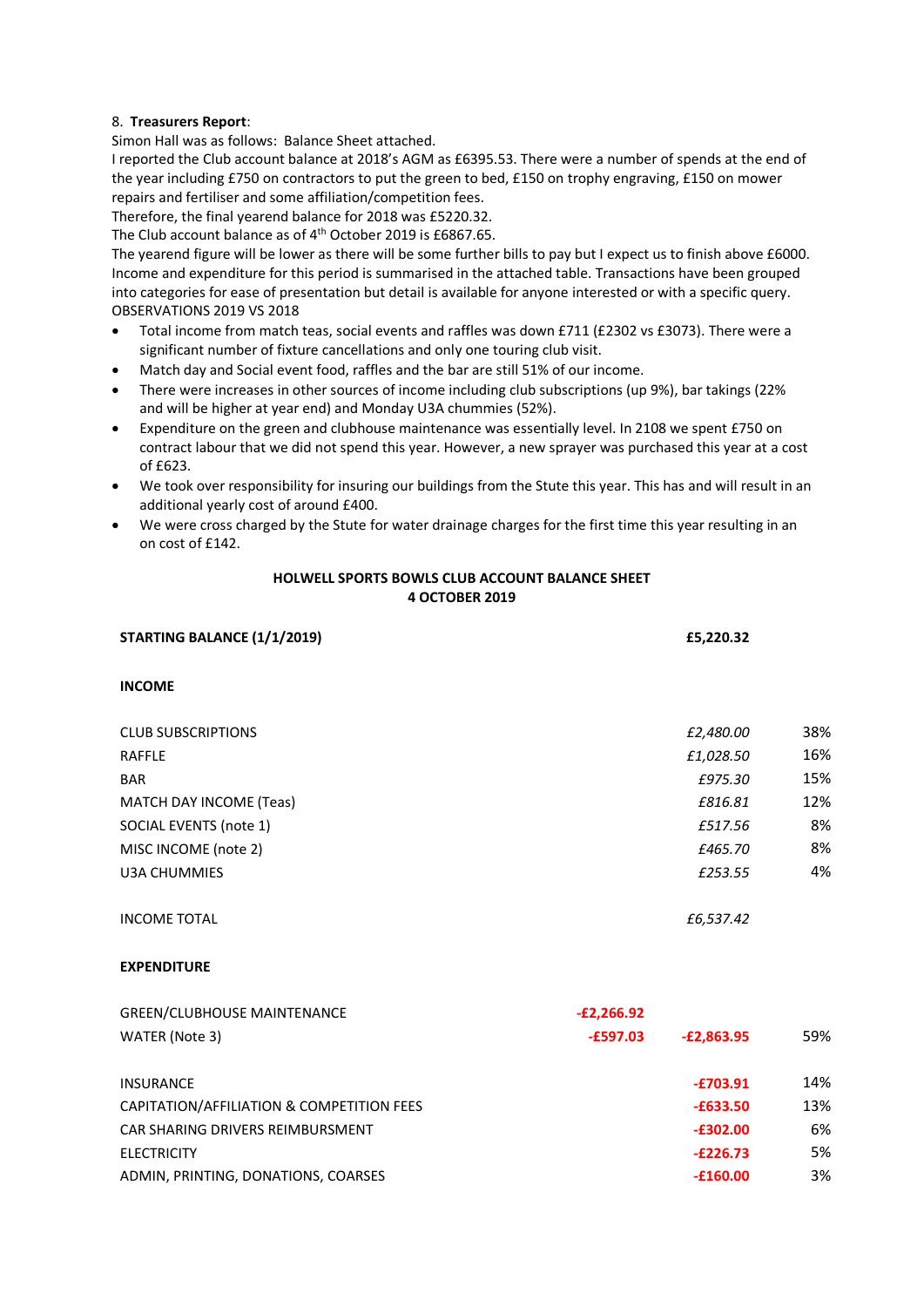#### EXPENDITURE TOTAL **-£4,890.09**

# **CLOSING BALANCE (4/10/2019) £6,867.65**

CATEGORY NOTES

- 1) SOCIAL EVENTS Skittles evening, Quiz night, Round Robin Comp, Fish & Chip Supper etc.
- 2) MISCELLANEOUS INCOME includes cake stalls, donations, sale of badges, stickers and clothing etc.
- 3) GREEN UPKEEP I have included water as most of this goes on the green.

#### 9. **Fixture Secretary Report**:

**Ladies** -The Fixtures Secretary Anne Whittaker's report read as follows:

"I am still trying to sort the Fixtures for next season out. I need to find out from the ladies if they still want to play in the Ladies Games if we are to have Tuesday evening and Thursday afternoon leagues playing." There was a short discussion and it was agreed that ladies fixtures should continue on a Wednesday afternoon. **Men** -The Fixtures Secretary Sue Lemon's report read as follows: " We had 14 Saturday Fixtures, 3 Sunday Fixtures, and 10 Mid Week Fixtures which included the Chelmsford Touring Team. We also had 6 Melton Triples League Fixtures and 4 Kings Cup. In addition we held a Round Robin Competition, The Alec Whittaker Trophy on a Saturday. Our Open Day was a Sunday event and incorporated a Crazy Bowls afternoon. We are experiencing difficulty with our mid week fixtures as several have had to be cancelled as we did not have enough players, this resulted in our letting down clubs we were due to visit and ourselves as the home games were also affected. This had a knock on affect on our income throughout the season. The committee have looked at this and we held a members evening to look at the problem and try to find solutions. Following on from this meeting it was agreed to reduce the midweek Friendly games to 4 and introduce a Tuesday evening Triples League and a Thursday Afternoon Australian Pairs League both of which have been advertised to our members. Response has been encouraging but we are short of the 24 players in each league which we had hoped for. We have 21 at the moment for the evening triples league and 17 for the afternoon Australian Pairs. If you do not have your name down for these leagues please sign up before you leave this evening. If you feel a full game is too much two players can share a game (in both leagues) which will have an even number of ends. Find a bowl share partner and get your names down. We are trying to provide more evening bowls for those of you who work or have day time commitments limiting your

availability. We will try to make the League Teams evenly balanced to promote a good contest. We have also looked at making our Friday evening chummy evenings more structured We could charge a £1 per person and provide prizes. Suggestions as follows:

May

Pairs Chummy with 4,8,12, 16, 20 or 24 players. A sheet will be put up for members who can nominate their team.

Chummy and Supper Night. Chummy drawn out of the hat.

June

Triples Chummy with 6, 12, 18 or 24 players. A sheet will be put up for members who can nominate their team.

Mixed Pairs Chummy 4,8,12, 16, 20 or 24 players. Sheet will be put up for members who can nominate their team

July

Fishnchip Supper (Out of hat chummy)

Fours Chummy with either 8, 16, or 24 players. A sheet will be put up for members who can nominate their team.

August

Bring and Share Chummy. Chummy drawn out of hat

Quiz Night - Chummy can start early and will be drawn out of hat.

These will be built into our Fixtures for next season. Please support us by coming along.

The committee have offered some Sunday dates to the Bowls Leicestershire Ladies to hold their Finals. We will be notified if the offer is taken up.

We did not include a Men v Women game this season as suggested by Harold Cramp. This will be incorporated next season if at all possible.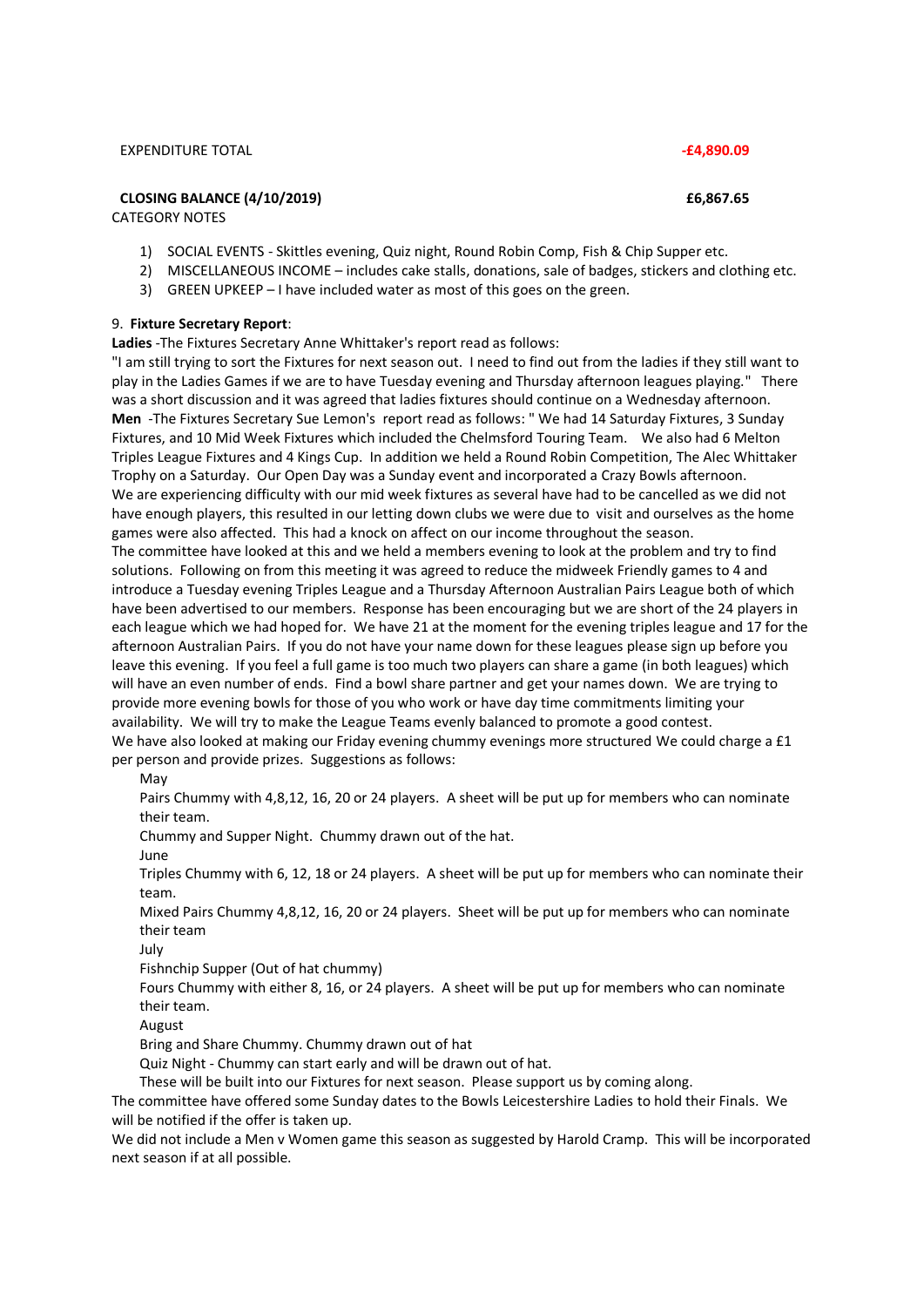It has also been suggested that we enter a Monday Summer Darts League. We need 4/6 players who would be willing to represent the club. Beryl and Brian Rippin along with Vince Darling who is prepared to be captain have expressed an interest. If we there are more of you out there who would like to have a go please let me know. The Committee are willing to make the necessary changes to the club room over the winter to allow us to hold home games.

The Club has had success at County level this year with Neil Hope winning the County Four Wood Singles and Chris Rodgers and Neil Hope won the County Pairs. Neil went on to the Quarter Finals of the National Singles and Chris the Quarter Finals of the National Champion of Champions. Well done to both.

We intend to enter a team for the Men's Double Rink and the Greenwood Cup in 2020 the first a National Competition the second a County Competition." The Greenwood Cup entry this season went astray."

10. **Competition Secretary Report**: Byron James report was as follows: " I would firstly like to acknowledge the help and support of the bowls committee over the 2019 season. As this was my first season in the role of competition secretary, I much appreciated their help and guidance whenever I needed it.

The season's first competition was the Alex Whittaker Memorial Trophy which was a fantastic day and well supported by the club's membership. I am very pleased to advise the meeting that Anne has agreed that this trophy will be played for next season and will be reviewed on an ongoing basis.

Whilst this season saw some changes to our competitions I believe in the main that all comps were played in a timely and enthusiastic manner with fun being had by all. We held two finals days and both were played with great sportsmanship and bowling in all its aspects. The support of other club members did not go unnoticed and I thank you all for supporting the finalists in the way you did. Sunburn, beer and Mexican waves all being part of the days. On a personal note may congratulate all the winners and my commiserations to the runnerups - good luck for next season.

My thanks go to all members who entered the competitions as without you nothing happens. We suffered a couple of minor hiccups but none were insurmountable and all went well in the end.

Looking forward to our next season, I would encourage all members to review the competitions and enter as many as you can. I would add however, that you do not over stretch yourself as once the draw is done it can make life difficult to reschedule events if you were to drop out.

I look forward to 2020 with enthusiasm and hope that I can encourage more of the members to enter OUR competitions.

Once again many thanks to the committee and members for all of your support.."

11. **Green Keeper Report**: Bob Lemon said "Another year safely negotiated. Thanks again to all the assistant, junior assistant and trainee junior assistant green keepers who helped on the green, great bunch of guys, much too well humoured for me early in the mornings!

Pride comes before a fall they say but I think we can be a little proud jointly of what we achieved this season. Significant change this year in deciding to do our own end of season renovations, to save a bit of money. Fingers crossed until next spring.

We will need to continue maintenance through the Winter. Mostly involving spiking and slicing for aeration. At least twice a month depending on conditions.

Thanks to Carol Kirkwood for the weather.

Thanks to Josie for the cakes.

Have a good Winter all and be raring to start in the spring."

### 12. **Saturday Captain Report**:

**Saturday Captain (Away)** Sue Hall reported read as follows:

" I was privileged to captain another great season of bowls as Saturday Away Captain for the third year. We saw an improvement on last year's results from 1 win in 2018 to………. 2 wins and ……. 1 draw in 2019! These wins were against Birstall and Soar Valley, and the draw was at Sileby.

Once again, no matches were cancelled due to the weather or lack of players. When we had players drop out the other team's captains were very accommodating and organised the game to enable all players to play a match. In one instance we had 1 rink, 2 x triples and 1 pair – all which is easier said than done! As always Holwell players were willing to adjust without complaints…. much! Seriously, this does highlight the reason for always bringing 4 bowls to matches.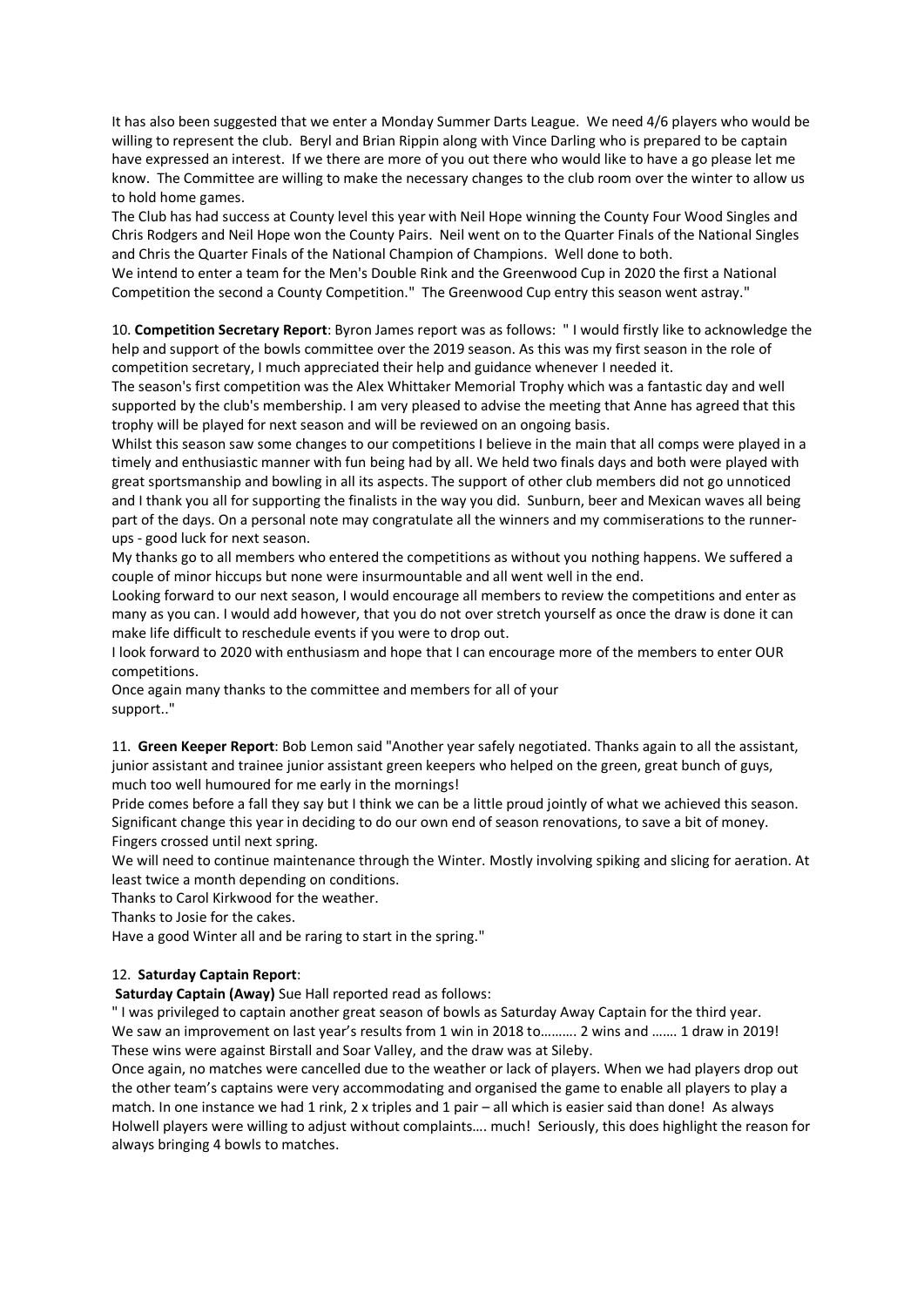We've enjoyed a range of "Away Teas" from a roast pork meal including roasties, to salads with pork pie, to gorgeous scones with cream and home-made jam in a variety of flavours. I'd like to suggest to the Club Secretary that we join Soar Valley for a monthly game next season!

So please continue to sign up for the away games next year, if only to taste and enjoy all of the smashing food that we receive, at reasonable prices.

Finally, I'd like to thank all players for their keenness to play, to Arthur for providing score cards and speeches (I've learnt a lot about how to deliver a speech for the future!) and to the willing drivers.

All of you are muchly appreciated and make my life as a captain so much easier. Thanks everyone."

#### **Saturday Captain (Home)** Dennis Hopkinson reported:

"8 Home matches. First game cancelled with Syston due to rain, 6 matches played in the glorious sunshine we had this year. Last match played in drizzle. The green played well all season.

I would like to thank all players new and old who helped to make it an enjoyable season even though we lost more games than won."

**Club Captain. Melton Triples and Kings Cup League**: Arthur Broadberry reported that the leagues had been a learning curve for players in reading heads as 10 out of the 16 players were relatively new to the game. The Melton Triples League provided that extra bowl too which helped. He reported we were runners up in the Triples League which was an added bonus and thanked all who played.

Arthur said he would not be taking on the Captaincy in 2020 as he would be President and had bowling commitments' elsewhere

13. **Mid Week Captain Report:** The committee covered the mid week games throughout the season in the absence of a captain. Simon had a 100% record with 2 wins at home to Melton Town and St James. Arthur covered our game with a Chelmsford Tour Team which was a great afternoon and Glenise and Anne covered the Melton (away) game which we lost in style along with the Humberstone away game which was cancelled. The game v Abbey Park (away) was down to Sec Sue and provided the challenge of playing on a green covered in granulated fertiliser, we lost but the tea and hospitality provided was great. We had a game against Leicester BC game which went ahead and the St James game away we had to cancel. We also had our home game against Abbey Park cancelled.

14. **Ladies Captain Report**: Janet Reynolds report read as follows :

"We played 6 games, won 2 and lost 4.

We had 6 games cancelled either because of the weather or the opposition could not raise a team. I would like to thank Jean and Anne Whittaker for their help and also Viv James for agreeing to be captain when I was on holiday. I would also like to thank everyone who played and helped me get a team together although this was a struggle some times.

I hope that more ladies will put their names down next year as we have a good afternoon."

#### 15. **Sunday Captain Report**: Anne Whittaker's report read as follows

"We only had 3 games during the season 2 or which were played, Belvoir Vale and Stanton. The Grimsby Touring Team cancelled due to bereavement."

#### 16. **Bar Manager's Report:**

Alan reported after a sluggish start due to early season cancellation of home fixtures bar revenues picked up as the season progressed, and with the help of our very successful socials and chummies we recorded good increases in both turnover and profit against last year.

| Numbers to date are; |          |                                                                        |
|----------------------|----------|------------------------------------------------------------------------|
| Turnover             | £1853.92 |                                                                        |
| Purchases including  |          |                                                                        |
| Cash float.          | £754.74  |                                                                        |
| Bar Profit.          |          | £1099.18 This represents an increase of over 36% against<br>last year. |

(Turnover includes cash in till)

Huge thanks must go to everyone who helped out behind the bar throughout the season Particularly Viv Hopkinson who was huge support as assistant bar manager.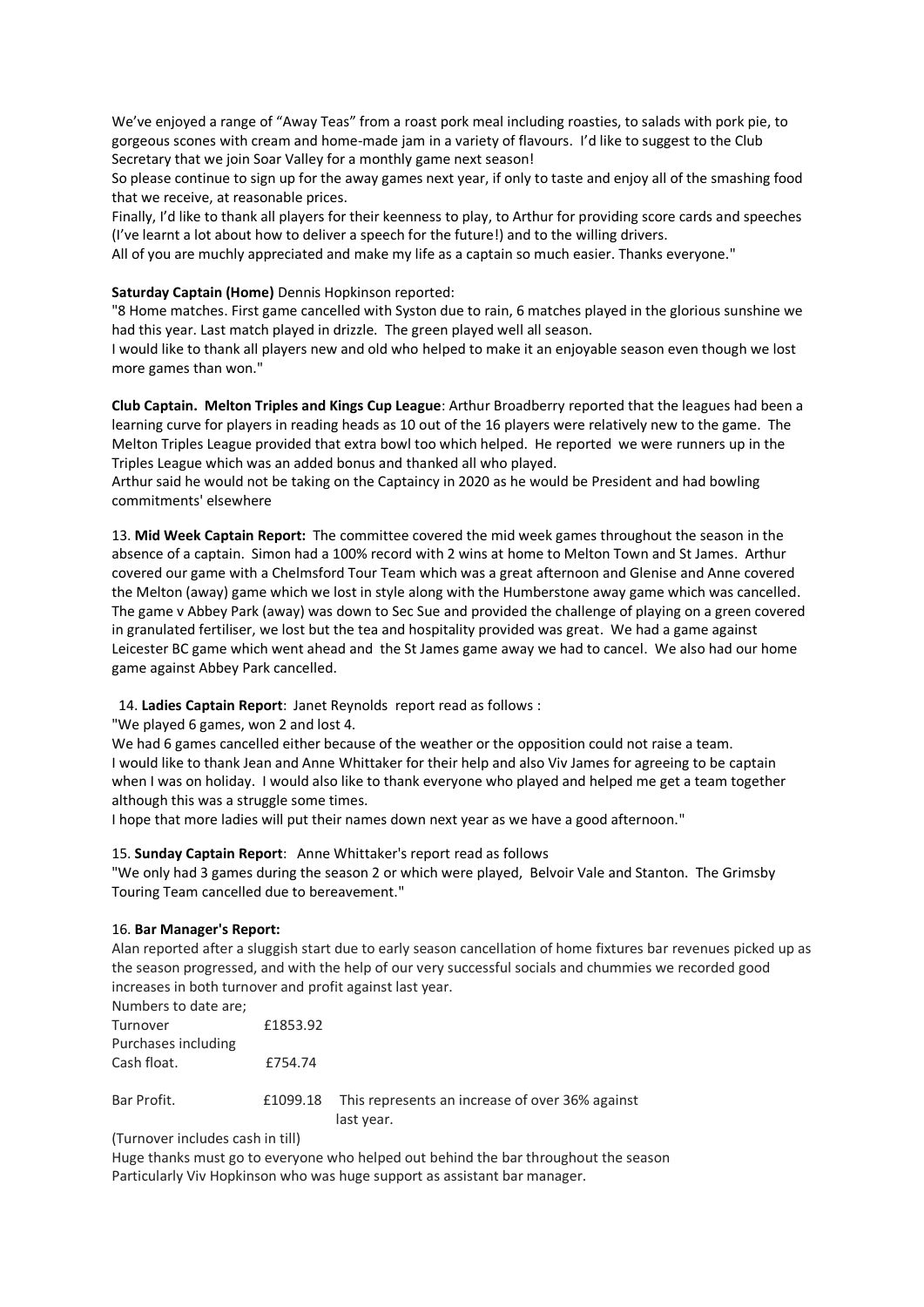Thanks should also be recorded to Pauline Patterson, Anne Whittaker, Sue and Simon Hall and Arthur Broadberry who generously donated drinks glasses for the bar.

17. **Social Committee Report:** Sue Lemon reported that the social events were becoming annual occasions starting in January with Skittles Night and during the season with Crazy Bowls afternoon, Friday evening suppers and Chummies and the very popular Quiz Night hosted by Tom and Janet and ending with our Presentation Evening. Our thanks to all our members who supported these events. We attended the Asfordby Fete and provided Target Bowls and a cake stall both of which did well. Alan Tipper introduced the Parkinson Group to the club and although the weather was not good the afternoon was enjoyed by all. Our home bakers did us proud as they always do and the game of Sticky Fingers was a great success. We are always looking for ideas so please get in touch if you have a suggestion. The idea of a Bring and Share supper came up at our members evening and was given a trial run at the end of August. It was a super evening and great fun. We have awesome culinary skills as a club. We also have a great atmosphere in the club and it is down to having members who are such good friends. Thank you all for your support.

### 18. **County Delegates Reports**

**Gent's Delegate Report:** Arthur Broadberry said that he had been very fortunate to represent the club on many occasions during the season. He had supported Chris and Neil at Leamington when they had had an England trial. Arthur went on to say he had had 10 representative games in the County President Executive matches playing in one at Windsor Great Park, and he had skipped County rinks.

As Holwell Delegate he had attended the County Meetings and voted for the club on the question of changes to the Constitution agreed by the committee.

**Ladies Delegate Report** Sue's report read:

" Both myself and Glenise Marshall have had County games this year. We have also had more success in the county comps reaching the quarter finals of the ladies fours with Bettine Broadberry and Norma Jackson. We also reached the semi final of the Ladies Pairs and I made it as far as the semi final of the ladies 2 wood singles. It would be lovely if more ladies from the club would consider playing in County Competitions to gain more experience, to this end I have invited the ladies interested to contact me, sadly I have had only one response. There will be an entry in the Unbadged Double Rink in the coming season and in the Benevolent."

### 19. **Life Membership Award:** None

21. **Election of Officers**: All Offices were declared vacant: No nomination held for Vice Captain and Mid Week Captain.

22. **Immediate Past President Anne asked for a Nomination as President.** Arthur Broadberry Proposed by Sue Lemon and Seconded by Bob Lemon. Arthur assumed the Chair.

**The following Officers were appointed on bloc. Proposed by Cliff Thompson and seconded by Peter Orridge.**

| Position                | Nominee           | Proposer           | Seconded           |
|-------------------------|-------------------|--------------------|--------------------|
| *President              | Arthur Broadberry | Sue Lemon          | Robert Lemon       |
| *Vice President         | Sue Hall          | Janet Reynolds     | Viv Hopkinson      |
| *Secretary              | Sue Lemon         | Cath Hollis        | Sue Hall           |
| *Financial Secretary    | Simon Hall        | Cath Hollis        | Sue Hall           |
| *Fixture Sec. Men & Mxt | Sue Lemon         | Sue Hall           | <b>Cath Hollis</b> |
| *Fixture Sec. Ladies    | Anne Whittaker    | Sue Hall           | Beryl Kurth        |
| *Saturday Captain(H)    | Dennis Hopkinson  | <b>Cath Hollis</b> | Sue Lemon          |